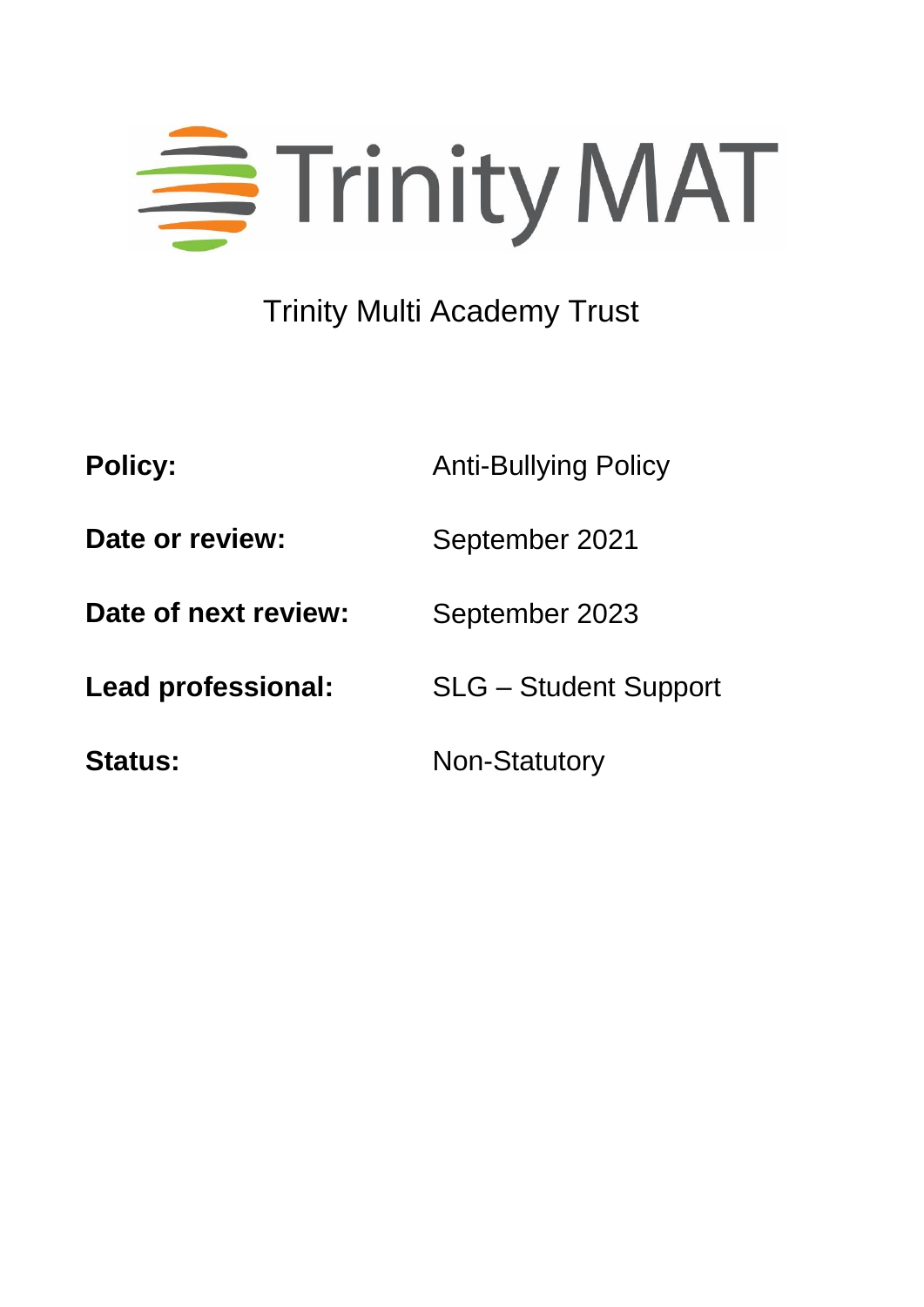## **1. Introduction**

- 1.1. The educational aims of Trinity Multi Academy Trust are to enable all students to fulfil their potential through a broad and balanced range of experiences and to nurture their full personal, moral and spiritual growth through a distinctive ethos led by Christian values.
- 1.2. We try to ensure that all young people in our care:
	- Achieve their full potential.
	- **Become responsible members of society.**
	- Develop a wide range of interests.
	- **Enjoy their education.**
	- Grow spiritually.
	- Respect diversity and difference.
- 1.3. We achieve this by:
	- Establishing high standards in all aspects of academy life for our students through the expertise of teachers, a variety of teaching methods sensitive to the needs of the individual, and through a curriculum which, in meeting National Curriculum requirements, still maintains our distinctive Christian base.
	- Providing effective pastoral support and education based on the skills and experience of all our teachers with our core values of Empathy, Respect, Responsibility and Honesty at the centre.
	- Encouraging everyone to accept responsibility for their own behaviour, be empathetic to others, respect one another and be honest at all times.
	- The signing of the 'Trinity Treaty', an anti-bullying pledge developed by our students; for our students.
	- Training student leaders as anti-bullying mentors who are available to act as peer mentors when/if the need arises.
	- Ensuring that all students and particularly those who may be vulnerable to exclusion are supported to develop friendship groups.
	- Affording opportunities for new experiences and challenges in areas including sport, music, drama and foreign travel.

# **2. Aims**

- 2.1. The aims of this policy and our anti-bullying strategies are:
	- To prevent occurrences of bullying at Trinity MAT academies.
	- To ensure that all stakeholders understand what bullying is and how it is dealt with.
	- To maintain the ethos of the academy and its mission statement.
	- To create a positive and safe learning environment for all.
	- To develop individual's self-esteem and respect for others.
	- To have a zero tolerance of incidents of bullying.
	- To deal with bullying by tailoring a personalised package of student support for mediation and intervention; to include, what/how appropriate sanctions are applied.
	- To ensure incidents of bullying are reported by specific categories and appropriate education is put in place in response to these.

# **3. Objectives**

- 3.1. Our objectives, through implementing this policy throughout life at the trust's academies are:
	- To identify bullying and accept that it is a problem which can occur in any setting where people are brought together.
	- To be clear to all what is meant by the term 'bullying'.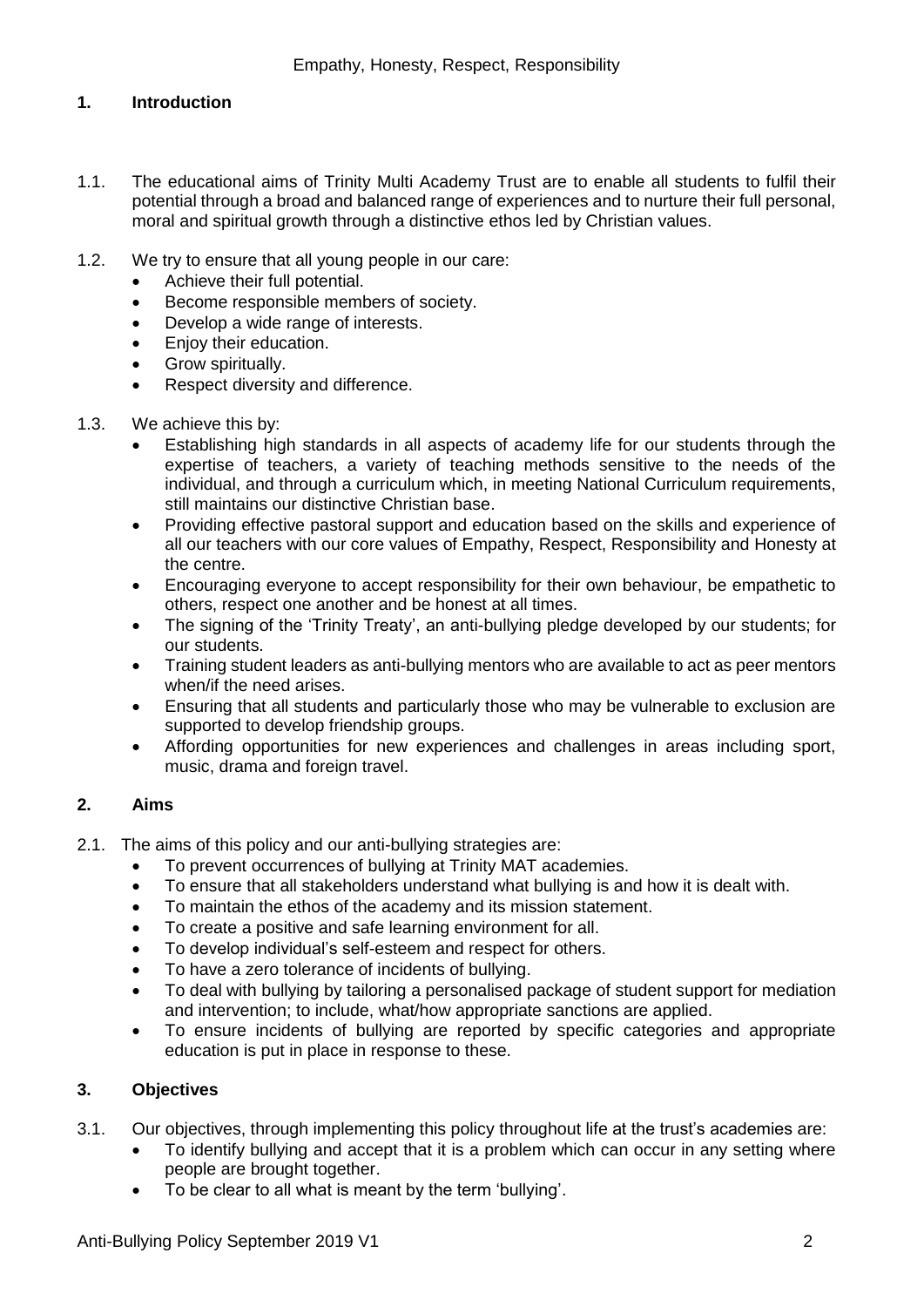- To establish clear procedures for the course of action to be taken in respect to bullying incidents.
- To create safe conditions for children which are built upon mutual respect, co-operation and equal opportunities.
- To establish that an important part of being valued for children is being listened to, believed and appropriate considered action taking place.
- To have clear procedures, known and understood by all, including a system by which discrepancies can be dealt with and reviewed.

## **4. Definition of bullying**

"Bullying is the repetitive, intentional hurting of one person or group by another person or group, where the relationship involves an imbalance of power. Bullying can be **physical, verbal or psychological**. It can happen face-to-face or through cyberspace." *Definition taken from the Anti-Bullying Alliance* 

- 4.1. **Emotional** Derogatory name calling of an insulting and/or personal nature. Demanding money, material goods or favours by means of threat or force.
- 4.2. **Physical**  Pushing, kicking, hitting, punching or any use of violence because of some perceived physical, economic, sexual, intellectual, cultural or racial difference.
- 4.3. **Verbal** Name-calling, sarcasm, spreading rumours, teasing, abuse and threats. Ridiculing an individual.
- 4.4. **Cyber** All areas of the internet, such as email and internet chat room misuse. Mobile threats by text messaging and calls. Misuse of associated technology. Appendix 2 provides further information on cyber bullying.
- 4.5. There are many forms bullying takes, as described in 4.1 4.4. Examples of bullying against targeted groups include:
	- Racist racial taunts, graffiti or gestures.
	- Sexual orientation offensive behaviour because of, or focusing on, the issue of sexuality including homophobic, biphobic and transphobic abuse.
	- Sexist offensive name calling, misogynistic behaviour.
	- Disablist offensive name calling, laughing, not supporting or excluding.
	- Religion derogatory remarks about a person's religious belief.
- 4.6. Bullying can take place inside or outside of academy life. For clarity, this policy extends to any bullying that happens off academy premises, as well as within the academy day.
- 4.7. In addition to our procedures for dealing with bullying, the academy will seek police advice where they believe a hate crime has been, or could be committed.

# **5. The frequency of bullying**

5.1. Bullying can take place several times a week or day. It can go on for months and even years. There is recognition that bullying occurs often beyond the realm of an academy, but has manifestations in an academy. We have an expectation of parents that they should be supportive in the process of eliminating any form of bullying.

## **6. The severity of bullying**

6.1. Bullying ranges from horseplay to vicious assault. It is recognised that bullying can be extremely subtle and therefore difficult to deal with.

## **7. The motivation**

Anti-Bullying Policy September 2019 V1 3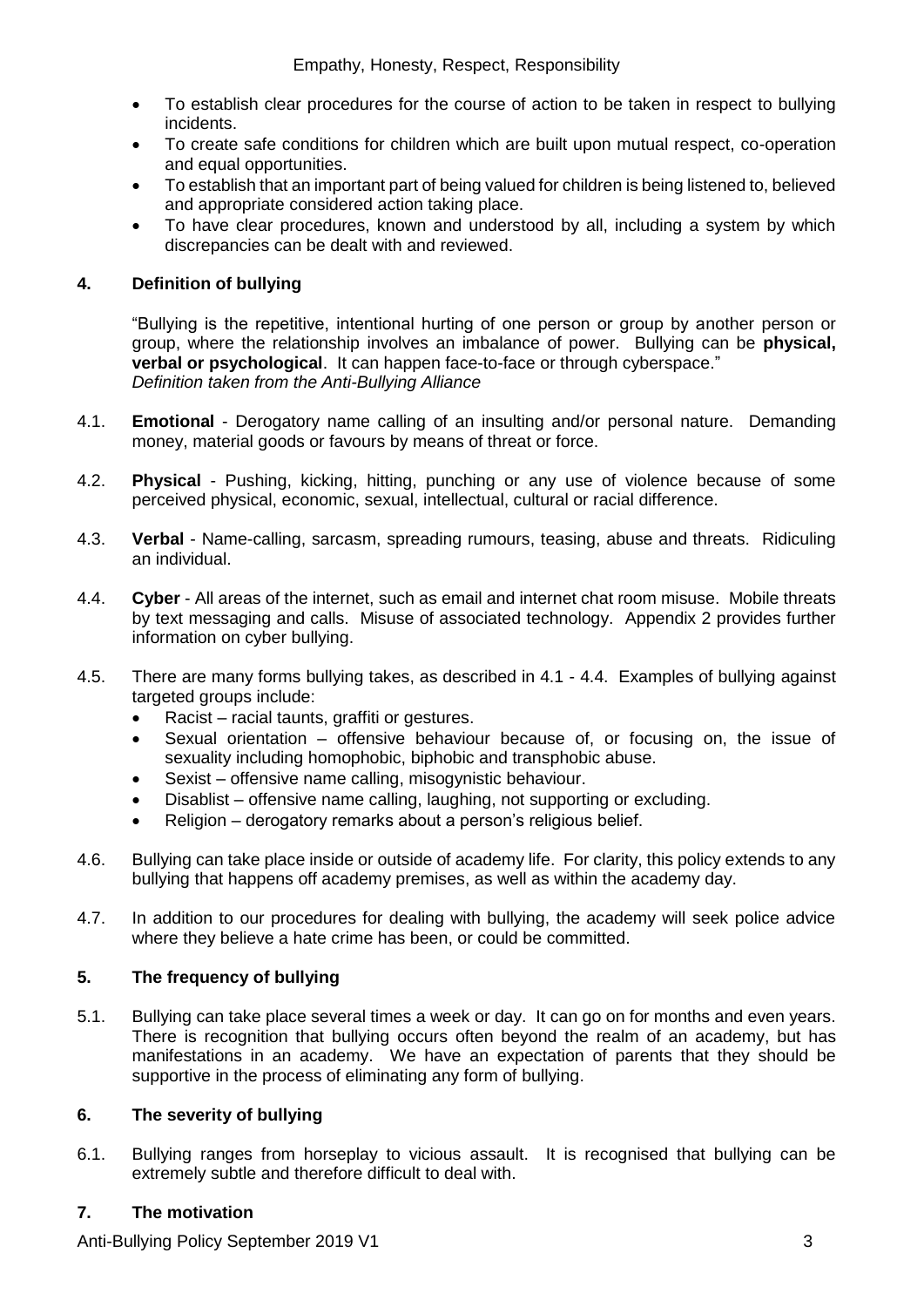- 7.1. The bully gets pleasure from other people's pain, fear and humiliation. The bully learns that aggressive behaviour allows him/her to dominate and get his/her own way. Sadly, the bully may also learn that creating fear in the victim is a rewarding experience.
- 7.2. The bully often focuses on younger, smaller or timid children. The bully increasingly relies on threat and force.

## **8. Direct and indirect bullying**

8.1. It is important to distinguish the difference, i.e. between those who are bullies and victims, and the larger group of students who are onlookers. Sometimes the bullies operate in secret places, but often they feel quite confident that no one will stop them and they bully others in public. The onlookers are then part of the bullying.

#### **9. Peer on peer abuse**

- 9.1. Bullying will not be dismissed as 'banter' or 'part of growing up' and staff are aware that there is no clear boundary between incidents that should be regarded as abusive and incidents that are more properly dealt with as bullying or sexual experimentation. This is a matter for professional judgement.
- 9.2. If one child or young person causes harm to another, this should not necessarily be dealt with as abuse: bullying, fighting and harassment between children are not generally seen as child protection issues. However, it may be appropriate to regard a young person's behaviour as abusive if:
	- There is a large difference in power (for example age, size, ability, development) between the young people concerned.
	- The perpetrator has repeatedly tried to harm one or more other children.
	- There are concerns about the intention of the alleged perpetrator.
- 9.3. If the evidence suggests that there was an intention to cause severe harm to the victim, this should be regarded as abusive whether or not severe harm was actually caused.Appendix 3 details each academy's approach to peer on peer abuse.

## **10. Recording bullying**

- 10.1. It is widely recognised that there is a vast range of types of bullying and varying degrees of severity. It is often difficult to detect more subtle types of bullying which may not be obvious or overt. However, as in all matters relating to standards and expectations, what follows rests on the professional judgement of all colleagues to exercise that judgement as and where it is felt appropriate and necessary.
- 10.2. Staff should liaise with key individuals starting with the student's tutor, College Manager and Assistant Principal (Student Support). The teacher, tutor and College Manager will work together to investigate the incident. The College Manager will be the key liaison with students, parents and staff; ensuring all parties are aware of the progress/outcome of the investigation and when appropriate the sanction and intervention applied to the student(s) involved.
- 10.3. The Assistant Principal (Student Support) will have oversight of bullying issues through the weekly briefing session with the College team, the student's SIMS record and the external counselling services used by the academy.
- 10.4. Incidents of bullying will be reported to SLG on a termly basis and broken down into the following categories:
	- Emotional
	- Physical
	- Verbal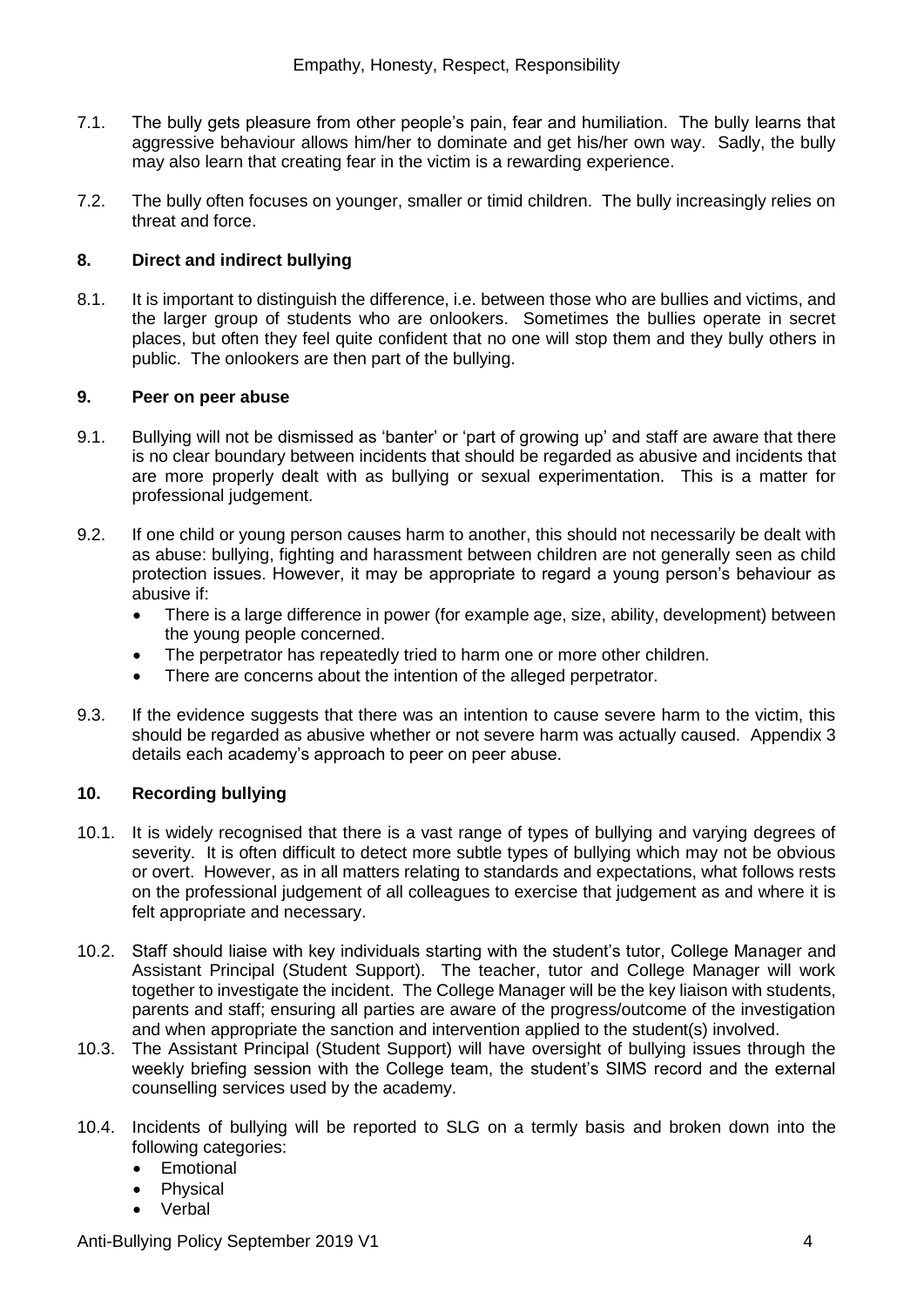- Cyber
- Sexual orientation including homophobic, biphobic and transphobic (HBT) bullying
- Racial
- Sexist
- Disablist
- **Religious**

## **11. Curriculum, education and support**

- 11.1. Our Anti-Bullying policy is communicated to staff and students in a range of different methods through day-to-day school life. These methods include:
	- Education and support in issues regarding bullying, methods of dealing with bullying, prejudice and discrimination.
	- Stereo-typing will be discussed in the PSHE Programme.
	- The Vertical Tutoring system (or equivalent tutoring system) will ensure positive role models and mentors are in place to send out a positive supportive message to students.
	- Themed assemblies, with follow up work in tutor groups. These may be led by students, as well as staff.
	- Focussed weeks and programmes of work within the tutor system to focus on national campaigns e.g. black History month, E-Safety week, anti-bullying week. In addition, to follow up high profile or relevant news stories about bullying or harassment issues, these will be discussed in tutor periods.
	- A Year 7 residential and college based trips will be bonding exercises to enable students to learn to work co-operatively in teams.
	- PSHE inputs will cover relationships and friendships; teaching students how to manage their relationships with others constructively as well as in lower school drama lessons.
	- PSHE and Vertical Tutoring (or equivalent) sessions will include co-operative group work to enable students to explore issues by considering different points of view and to become integrated into the peer/tutor group.
	- Staff will encourage student co-operation and the development of interpersonal skills through the use of group work and pair work in teaching methodology. Sport and games teachers are particularly effective at promoting teamwork. Students will be allocated to groups selected by the teacher, when appropriate, and these will be changed at regular intervals to allow students more contact with a wider circle of students in their year group.
	- Potential victims of bullying should be drawn into working groups with children who do not abuse or take advantage of them. This should be done in a discreet and sensitive manner through Vertical Tutoring (or equivalent).
	- Opportunities to extend friendship groups and interactive skills will be provided through participation in special events such as drama productions, Vertical Tutoring (or equivalent) events, Duke of Edinburgh's Award, concerts, charity and social events and also by involvement in extra-curricular activities.

# **12. Pastoral support**

- 12.1. Students have access to a range of support to help them recognise, deal with and report bullying issues:
	- The tutor, Welfare Officer and College Manager will provide a one-to-one opportunity for students to talk through relationship difficulties.
	- The Academy Council at each school (or equivalent) will provide an opportunity for students to suggest improvements to aspects of academy life.
	- Student Leaders are trained as Anti-Bullying Mentors and are available to act as personal mentors on request. These students are allocated to Year 7 students on their first day at an academy and are available to support students on request.
	- Vertical Tutoring (or equivalent) sessions and drama, if appropriate, are used to explore issues of concern.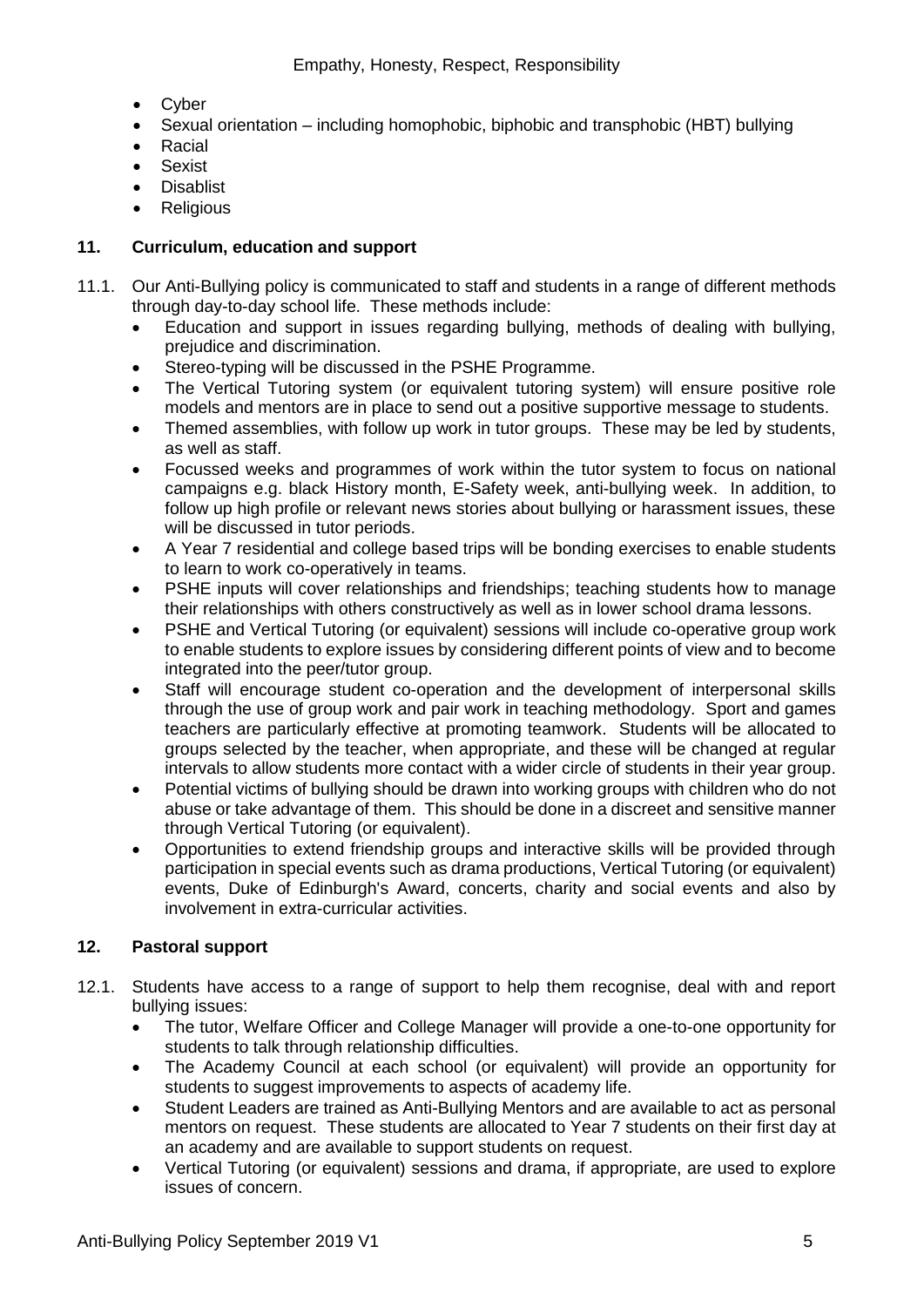A school counsellor is available to students via the College Manager, the Student Wellbeing Team and the Education Welfare Officer.

# **13. Expectations and guidance**

- 13.1. Staff
	- Watch out for early signs of distress in students, e.g.
		- Deterioration of work.
		- Spurious illness.
		- Isolation or the desire to remain with adults.
		- Erratic attendance and punctuality.
		- Internal truancy.
	- This behaviour may be a warning of other problems but it may be indicative of bullying.
	- Listen carefully and record all incidents as per policy.
	- Offer the victim and the bully support and help by putting our academy procedures into operation. If the victim discloses anything you deem to be a welfare or safeguarding issue then disclose this information immediately to a member of the Child Protection team (see Child Protection and Safeguarding Policy for more detail).

## 13.2. Students

- Each academy's expectations are included in the student planner, in the Code of Conduct and Charter of Rights.
- In general:
	- As a member of an academy within Trinity Multi Academy Trust, we expect you not to put up with any forms of bullying behaviour.
	- Adults and students will work together to stop bullying.
	- When someone is being bullied or in distress, inform an adult immediately, of any form of bullying behaviour.
	- Do not be afraid to report any incidents. Watching and doing nothing can suggest support for the bullying.
	- Do not put up with bullies in your group of friends.
	- Only accept people who do not bully others. Bullies will soon stop if they are left out, or are by themselves.
	- Informing is not 'telling tales'.

## 13.3. Parents

- Watch for the early signs highlighted above in your child, if you have concerns contact their academy.
- Parents should know:
	- Each academy's expectation of the parent's responsibility.
	- Parents may have to come into an academy to discuss issues.
	- That each academy takes the issue seriously and will always deal with any parent or student's concerns.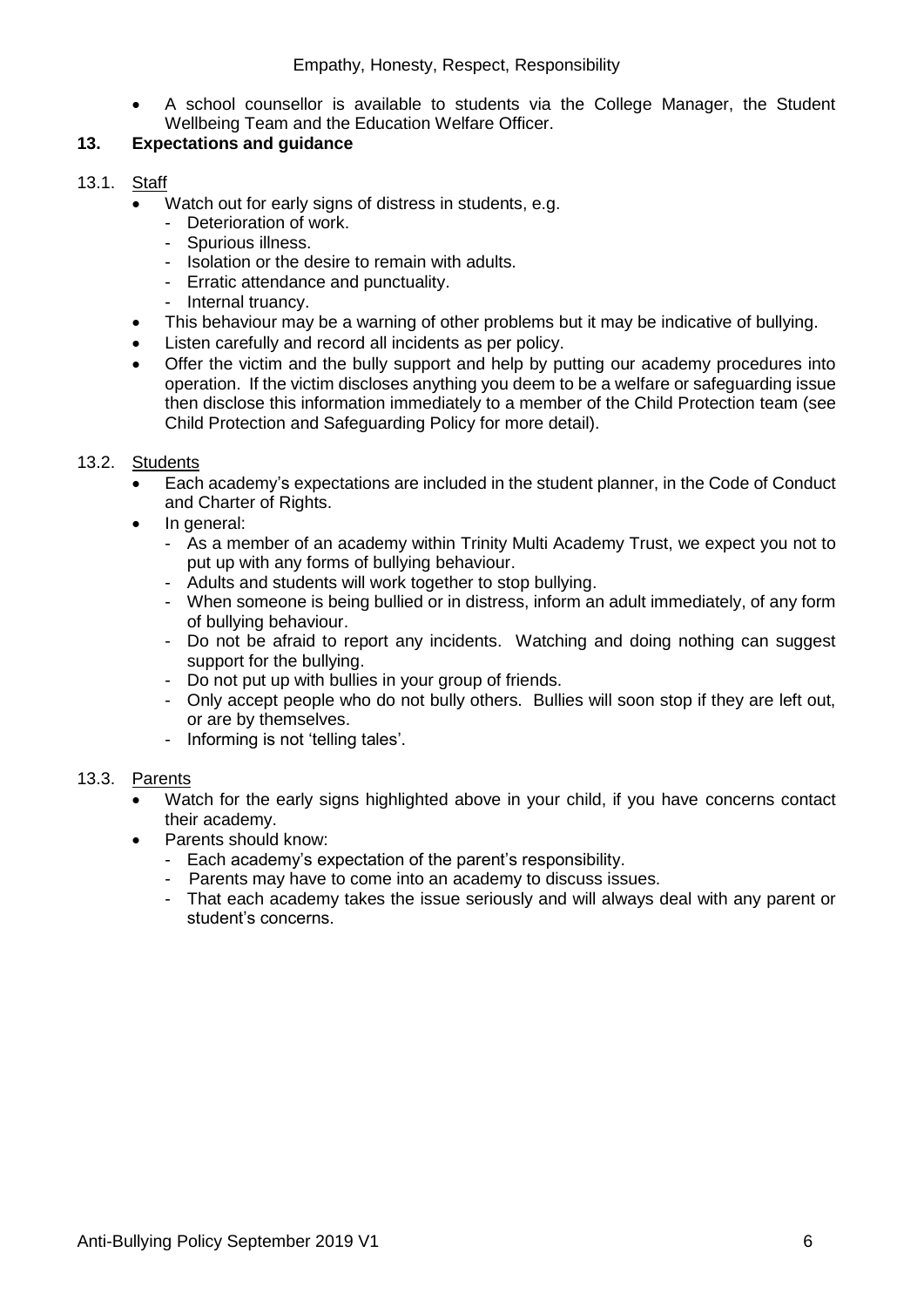# **Appendix 1 – Procedures when dealing with bullying**

# **Staff guidance**

This guidance provides general advice. Each incident will be dealt with dependant on the severity, the students involved and any relevant circumstances. It also provides an outline of the steps that could be taken when there are instances of bullying.

If bullying is reported, or if a member of staff notices a bullying incident:

**For serious incidents** of bullying, staff will inform the College Manager and/or the Assistant Principal. Normally, the procedure outlined below will be adopted by all staff in serious incidents.

**For incidents, where it is deemed less serious,** these will be reported to the student's Vertical Tutor (or equivalent), who should investigate the incident and inform the College Manager verbally of the outcome. Should the investigation find the incident is more serious, this will be treated as such.

## **1. Interview the victim, alleged bully and any witnesses separately**

- Try to ensure that there is no possibility of contact between the students interviewed, for example by texting.
- If a student is injured, take the student immediately to the Medical Welfare Officer in the medical room for a medical opinion of the extent of the injuries. (The academy Medical Welfare Officer will record any injuries in the medical record book).
- Use a room that allows you to interview in privacy. A witness is recommended for serious incidents.
- Avoid making premature assumptions. It is very important not to be judgemental at this stage.
- Be non-confrontational.
- Ask the alleged bully and the alleged victim to write down details. This may need prompting with questions from you to obtain the full picture.
- Ask additional witnesses/bystanders for information; preferably written.
- Reiterate to witnesses that there are no innocent bystanders they are all responsible if anyone is being bullied.
- Listen carefully to all accounts several students saying the same does not necessarily mean they are telling the truth, particularly if they have had an opportunity to discuss the incident in advance.
- Do not attach blame until your investigation is complete.
- Adopt a problem-solving approach, which moves a bully on from justifying themselves. Ask the alleged bully to suggest ways in which the situation can be improved.
- If the bullied student might have provoked the bullying incident, help them to understand how.
- Tell all students interviewed that they must not discuss the interview with other students.

# **2. Record details of the bullying**

- Write a very brief summary of the incident. A separate interview sheet is needed for each student involved.
- Place these interview sheets in the individual files of each student involved.
- Write a more detailed single account and attach written statements of alleged victim, alleged bully and witnesses. Full names of all involved should be included in this account and send this to the Principal.
- The College Manager should keep a record of all incidents of bullying for the students in their college on SIMS.
- Inform the parents of all parties that an investigation is being carried out and that they will be kept informed at every stage of the process.
- Record the telephone call on SIMS.

# **3. Take appropriate action to deal with the bully**

Anti-Bullying Policy September 2019 V1 7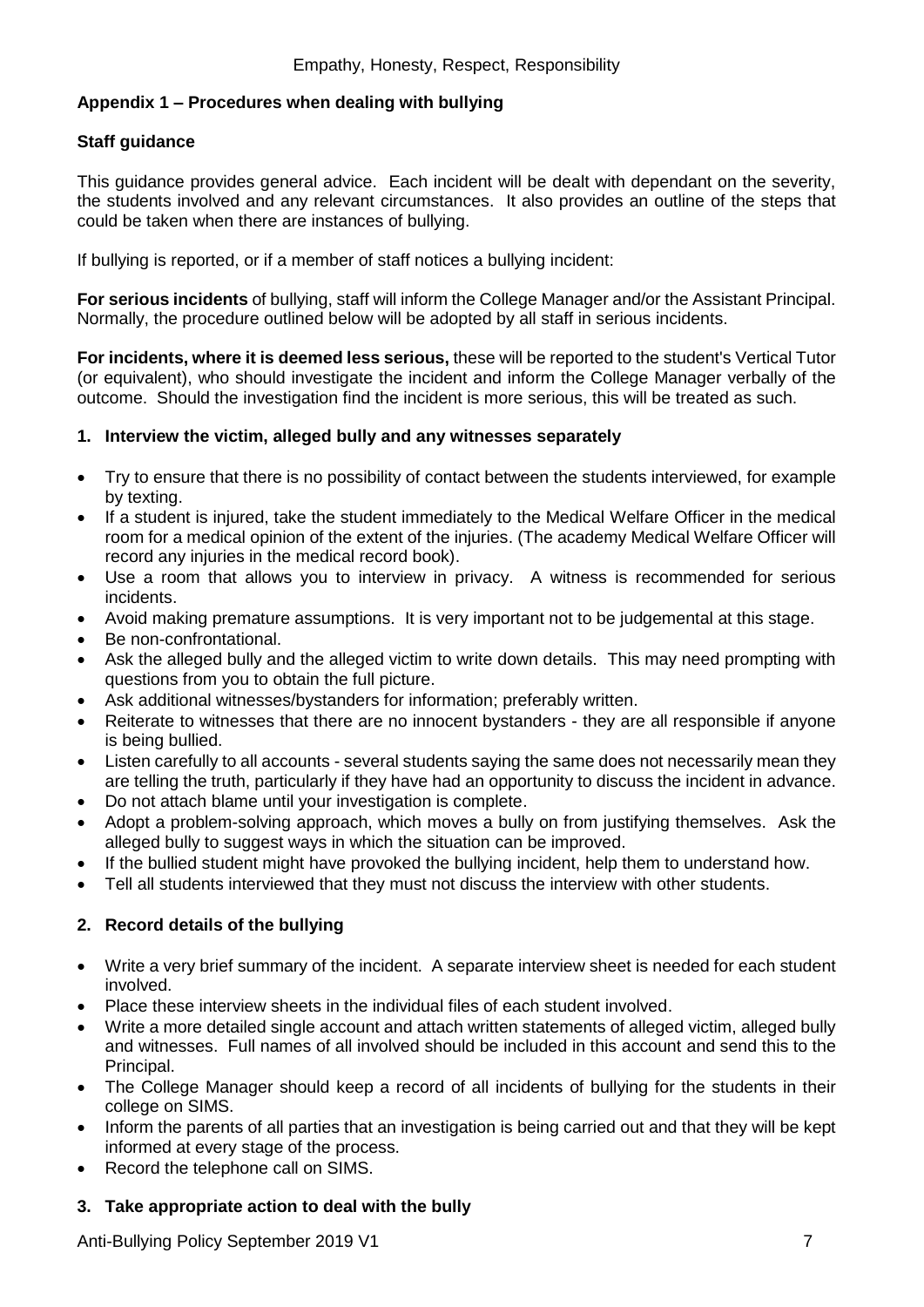- If you are satisfied that bullying did take place, help the student to understand the consequences of their actions and warn them that there must be no further intimidation. Inform them of the type of sanction to be used if the bullying is repeated.
- If possible, try for reconciliation and genuine apology from the student.
- Realise that some students do not appreciate the distress they are causing and are willing to change their behaviour. Do not however, force a face-to-face meeting. This **must** be the decision of the students.
- Try to reach agreement on reasonable long-term behaviour.
- Prepare the student to face their peer group discuss what they will say to others.
- Inform parents about bullying incidents and what action is being taken and record it on SIMS.
- If initial attempts to stop the bullying fail, apply an appropriate level of sanction commensurate with the seriousness of the bullying. (Sanctions can be found in an Appendix of the Behaviour for Learning Policy).
- Tutor and College Manager will informally monitor students over the next half term.
- If bullying is racist, inform the Principal immediately.
- Support the bully.

# **4. Support the victim - follow up checks**

- The College Manager should informally check in a considered and sensitive manner whether the bullying has stopped.
- The tutor should check informally on a weekly basis for a month after the complaint of bullying.
- The Assistant Principal should check formally the week after the bullying and again during the same half term.
- If necessary, break up the group dynamics by asking staff to assign places in classes and in the form room.
- Most bullying groups have a leader, with other students in the group being frightened of being bullied themselves.
- Encourage the victim to be assertive.
- Ignore the comments; pretend not to hear.
- Walk away quickly; use body language to look determined, strong and positive.
- Shout "No, go away" as loudly as possible.
- Encourage the victim to tell a trusted adult in the academy if bullying is repeated.
- Encourage the victim to broaden their friendship groups by joining an after school club or activity.
- Ask another student to befriend and support the victim (College Manager's will advise on potential students to approach). This may involve the formal setting up of a 'circle of friends'.
- Discuss bullying in assemblies, in drama, in the form or PSHE, and ask the class to suggest possible solutions.
- If bullying is about a particular issue (disability for example), mount an education programme during tutorial time; not focused on a particular child.
- If bullying occurs on the bus, ask a sixth former or bus prefect to take care of the victim.
- If bullying is by students from another school, the Head of Year should telephone the relevant Head of Year/Deputy of the other school and ask for a return call on the result of their investigation.
- Give constructive advice if the victim seems to have been bullied because they are being a nuisance or intruding.
- Use peer mediation to resolve conflict if appropriate, using trained students only.
- Provide a peer mentor.
- Use events such as Anti-Bullying Week to highlight the issues of bullying.

# **5. Sanctions**

Sanctions to deal with bullying behaviour will be dependent on the level, seriousness and persistence of the bullying.

# **For minor/single incidents**

Anti-Bullying Policy September 2019 V1 8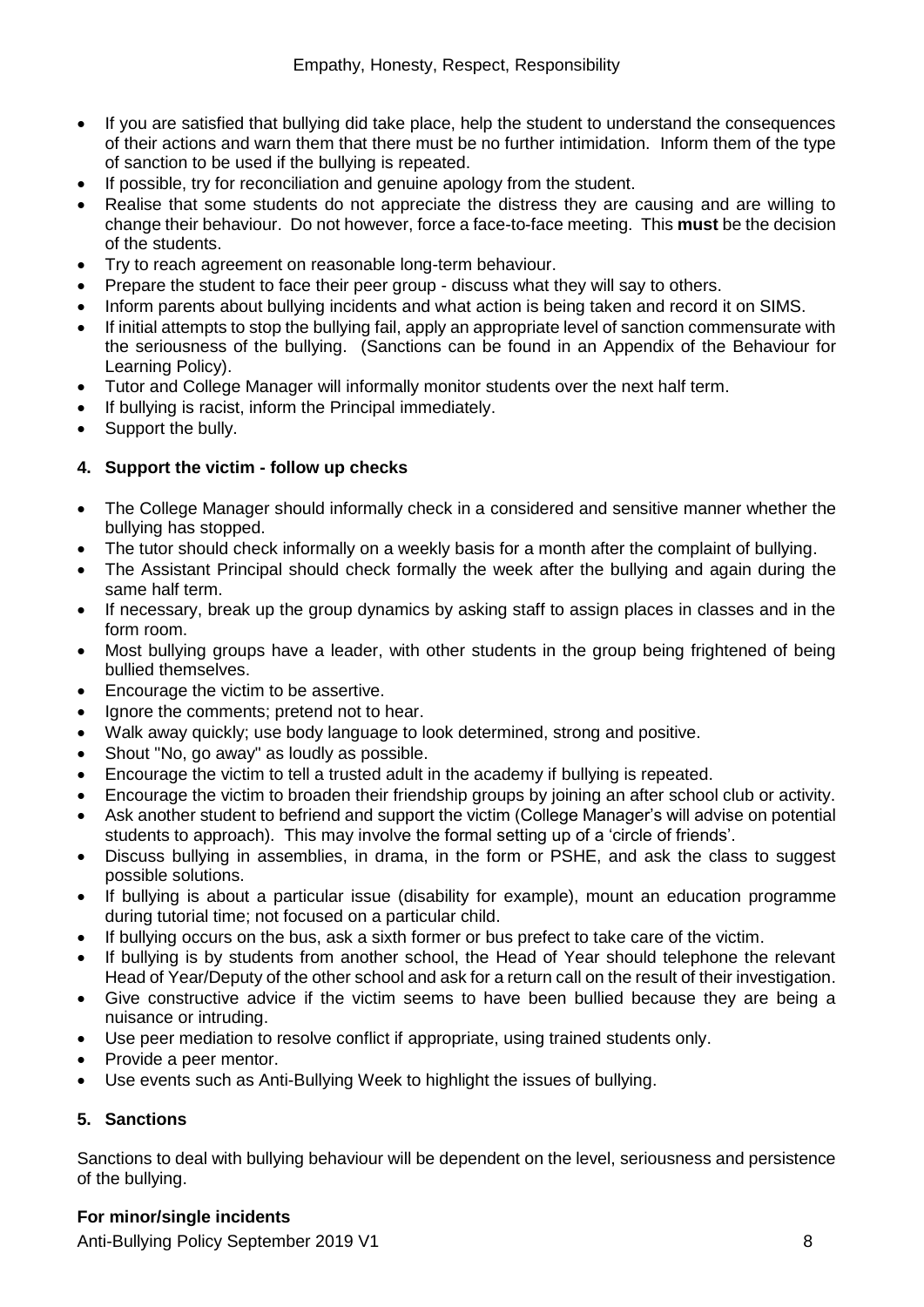An apology and assurance that the bullying will stop **or** a detention **or** a piece of extra written work **or** meeting with parent **or** a temporary exclusion from certain areas of an academy's premises.

**In more serious cases**, internal exclusion, off-site inclusion, suspension or permanent exclusion may be sanctioned.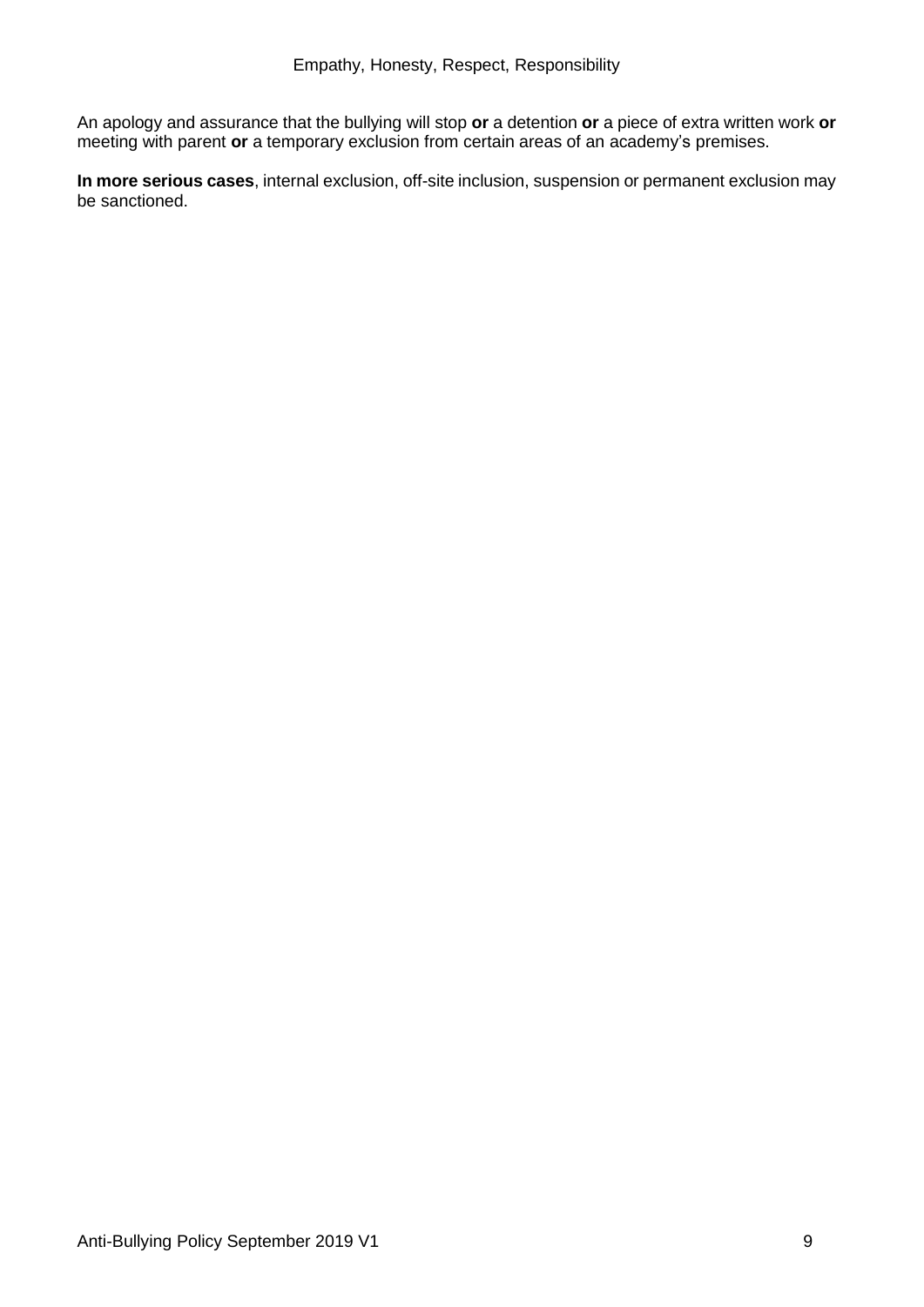## **Appendix 2 – Cyber bullying**

The Education and Inspections Act 2006 (EIA 2006) outlines some legal powers which relate more directly to cyberbullying and gives the Principal (and their staff) the power, 'to such an extent that is reasonable', to regulate the conduct of students when they are offsite. The EIA also provides a defence for school staff in confiscating items such as mobile phones from pupils.

Additionally, Preventing and tackling bullying: Advice for headteachers, staff and governing bodies July 2017 states:

"The rapid development of, and widespread access to, technology has provided a new medium for 'virtual' bullying, which can occur in or outside school. Cyber-bullying is a different form of bullying and can happen at all times of the day, with a potentially bigger audience, and more accessories as people forward on content at a click. The Education Act 2011 amended the power in the Education Act 1996 to provide that when an electronic device, such as a mobile phone, has been seized by a member of staff who has been formally authorised by the headteacher, that staff member can examine data or files, and delete these, where there is good reason to do so. This power applies to all schools and there is no need to have parental consent to search through a young person's mobile phone. If an electronic device that is prohibited by the school rules has been seized and the member of staff has reasonable ground to suspect that it contains evidence in relation to an offence, they must give the device to the police as soon as it is reasonably practicable. Material on the device that is suspected to be evidence relevant to an offence, or that is a pornographic image of a child or an extreme pornographic image, should not be deleted prior to giving the device to the police.1 If a staff member finds 1 Section 62 of the Coroners and Justice Act 2009 defines prohibited images of children. Section 63 of the Criminal Justice and Immigrations Act 2008 defines extreme pornographic images. 9 material that they do not suspect contains evidence in relation to an offence, they can decide whether it is appropriate to delete or retain the material as evidence of a breach of school discipline."

and further supports the powers within school to regulate cyber-bullying.

Although bullying is not a specific criminal offence in UK law, some cyber-bullying activities (for example, menacing and threatening communications) could be criminal offences under a range of different laws, including the Malicious Communications Act 1988 and the Protection from Harassment Act 1997. There have been some instances of such prosecutions in the UK. The Malicious Communications Act of 1988 makes it an offence for:

- 1. Any person who sends to another person:
	- (a) A letter, electronic communication or article of any description which conveys:
		- (i) A message which is indecent or grossly offensive.
		- (ii) A threat.
		- $(iii)$  Information which is false and known or believed to be false by the sender.
	- (b) Any article or electronic communication which is, in whole or part, of an indecent or grossly offensive nature, is guilty of an offence if his purpose, or one of his purposes, in sending it is that it should, so far as falling within paragraph (a) or (b) above, cause distress or anxiety to the recipient or to any other person to whom he intends that it or its contents or nature should be communicated.

All Trinity MAT academies further try to regulate incidents of cyber-bullying through their e-Safety Policy for students, Acceptable Use of ICT Policy for staff and behaviour policy which limits students use of mobile phones within the academy day.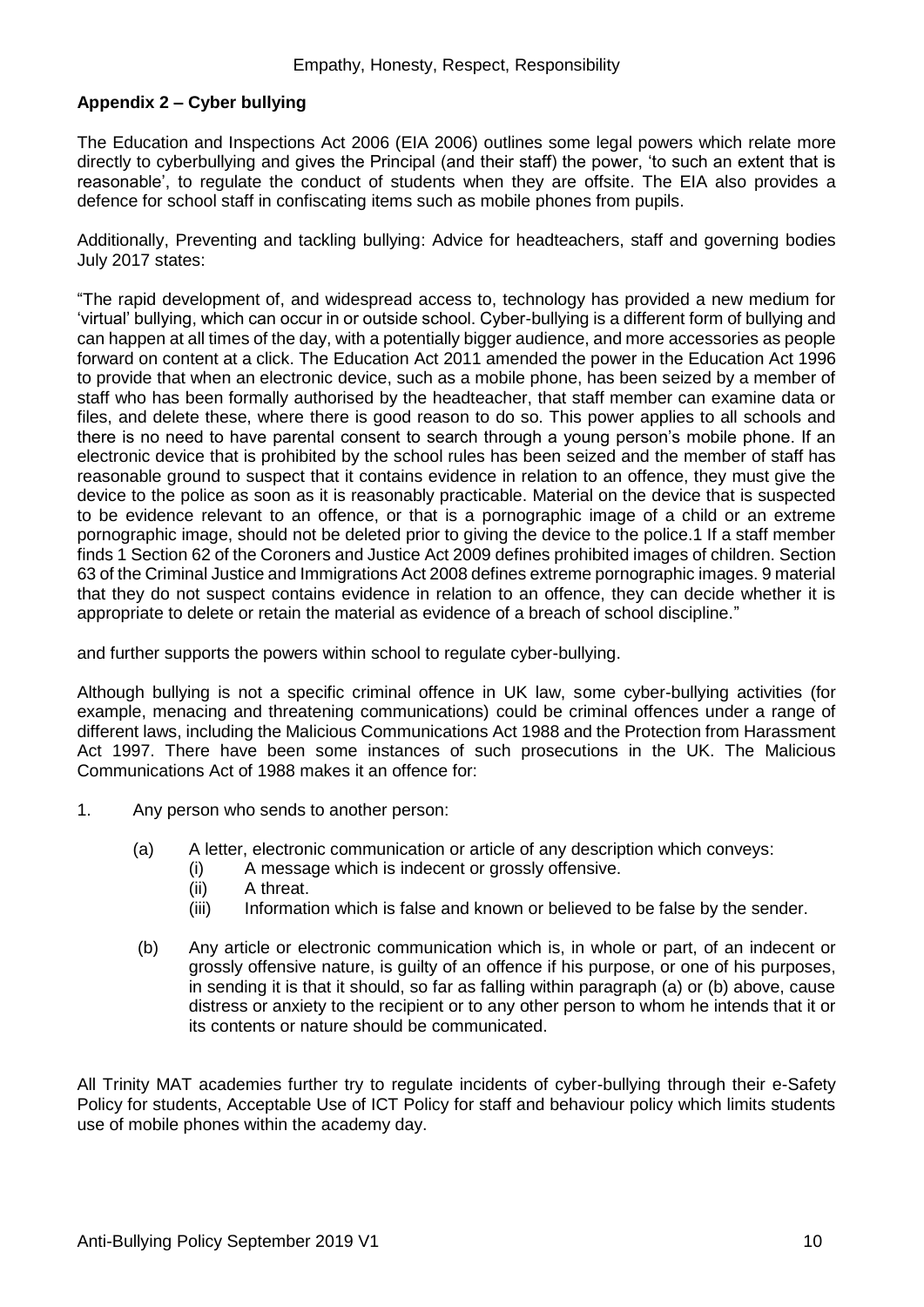## **Appendix 3 – Peer on peer abuse**

Keeping Children Safe in Education 2018 (KCSIE 2018) references the capability children and young people can have to abuse their peers. This can manifest itself in many ways and is taken seriously by the academy. This behaviour should not be treated as 'normal' between young people and should not develop high thresholds before taking action.

## Peer abuse

Peer abuse is behaviour by an individual or group, intending to physically, sexually or emotionally hurt others. All staff should be aware of safeguarding issues from peer abuse including:

- Bullying (including cyber, homophobic, biphobic and transphobic (HBT) bullying).
- Gender based violence.
- Sexual assaults and sexting.

This abuse can:

- Be motivated by perceived differences e.g. on grounds of race, religion, gender, sexual orientation, disability or other differences.
- Result in significant, long lasting and traumatic isolation, intimidation or violence to the victim; vulnerable adults are at particular risk of harm

Children or young people who harm others may have additional or complex needs e.g.

- Significant disruption in their own lives.
- Exposure to domestic abuse or witnessing or suffering abuse.
- Educational under-achievement.
- Involved in crime.

Stopping violence and ensuring immediate physical safety is the first priority of any education setting, but emotional bullying can sometimes be more damaging than physical.

## Recognising peer abuse

An assessment of an incident between peers should be completed and consider:

- Chronological and developmental ages of everyone involved.
- Difference in their power or authority in relation to age, race, gender, physical, emotional or intellectual vulnerability.
- All alleged physical and verbal aspects of the behaviour and incident.
- Whether the behaviour involved inappropriate sexual knowledge or motivation.
- What was the degree of physical aggression, intimidation, threatening behaviour or bribery.
- The effect on the victim.
- Any attempts to ensure the behaviour and incident is kept a secret.
- The child or young person's motivation or reason for the behaviour, if they admit that it occurred.
- Whether this was a one-off incident, or longer in duration.

## Protection and action to be taken

It is not enough to respond to incidents as they arise: each academy proactively strives to create an environment that actively discourages abuse and challenges the attitudes which underlie it. Through the trust's Code of Conduct for staff we set expectations of adult behaviour on children who may view them as role models. Education around potential incidents is supported by each academy's Curriculum programme, including Curriculum for Life.

All staff have a duty to raise any concerns where they consider a young person has abused another child or young person. They should raise a cause for concern through their academy's usual procedures. Once the Student Wellbeing team are in receipt of this they will deal with this allegation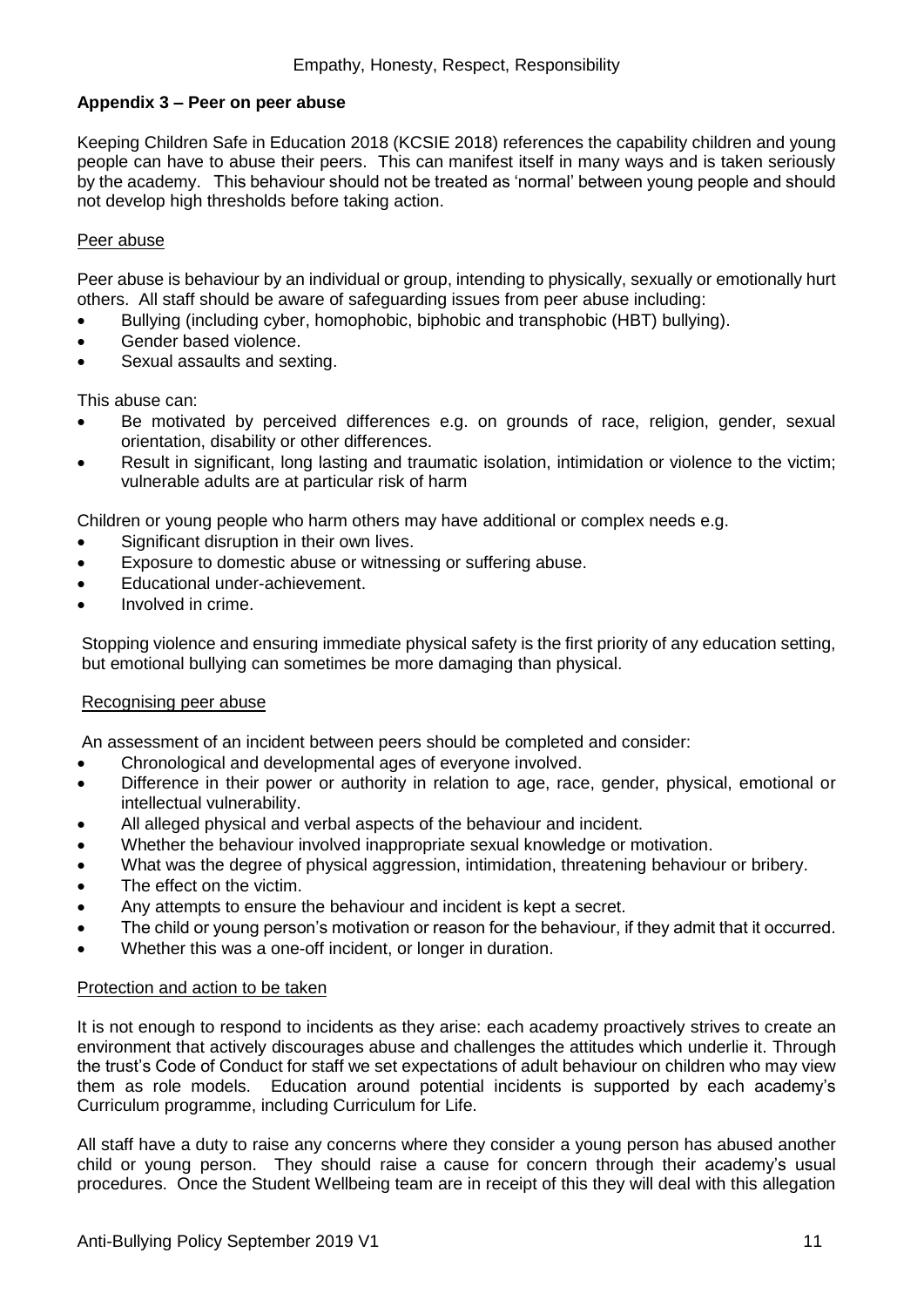through the academy and LCSB procedures, which will include using their own professional judgements about each specific case.

The Student Wellbeing team will seek advice and guidance from the MAST team (and or Safeguarding Police team) and attend any strategy discussions. It is important to co-ordinate action to address these issues: no agency should initiate action that has implications for another agency without appropriate consultation unless this is unavoidable in order to protect the safety of a child.

In order to give priority to them, issues relating to the safety of victims and potential victims must be discussed first and completely separately from any issues relating to the needs of the alleged perpetrator. This will usually require separate meetings.

#### Risks

Professionals should be aware of the potential uses of information technology for bullying and abusive behaviour between young people and the added vulnerability of children and young people who have been the victims of violent crime (e.g. mugging), including the risk that they may respond to this by abusing younger or weaker children.

The alleged perpetrator may have considerable unmet needs as well as posing a significant risk of harm to other children. Evidence suggests that such children may have suffered considerable disruption in their lives, may have witnessed or been subjected to physical or [sexual abuse,](http://trixresources.proceduresonline.com/nat_key/keywords/sexual_abuse.html) may have problems in their educational development and may have committed other offences. They may therefore be suffering, or at risk of suffering, significant harm and in need of protection. Any long-term plan to reduce the risk posed by the alleged perpetrator must address their needs.

#### The victim

Each academy will consider what action is necessary to ensure the immediate safety of the identified victim(s) and what further enquiries are necessary to assess any further risk. Other support strategies are detailed in Appendix 1.

Where a young person has abused a sibling, planning must include consideration of the support needs of the parents. If victim and perpetrator are members of the same family/household, before making any arrangement to return the perpetrator to the family/household it is critical to ensure that the victim's views have been heard and that s/he feels safe.

A child protection conference may conclude that the victim is not in need of a child protection plan, but may be a child in need of support to address her/his needs arising from the abuse, e.g. referral to [CAMHS](http://trixresources.proceduresonline.com/nat_key/keywords/camhs.html) or another victim support agency.

## The alleged perpetrator

Any decision on action in respect of the alleged perpetrator must be based on the risk they pose to other children and what can be done to minimise this risk. Generally an academy will follow its Behaviour for Learning policy in dealing with peer abuse, in severe and extreme cases this could result in the perpetrator being permanently excluded.

Given that perpetrators of abuse are likely to have suffered abuse in their own lives each academy will consider any action in light of safeguarding concerns and our equality policy when dealing with SEN/D students.

## Issues

Particular difficulties arise in responding to a child or young person who abuses another child because:

There is no clear dividing line between abusive behaviour and normal childhood behaviour.